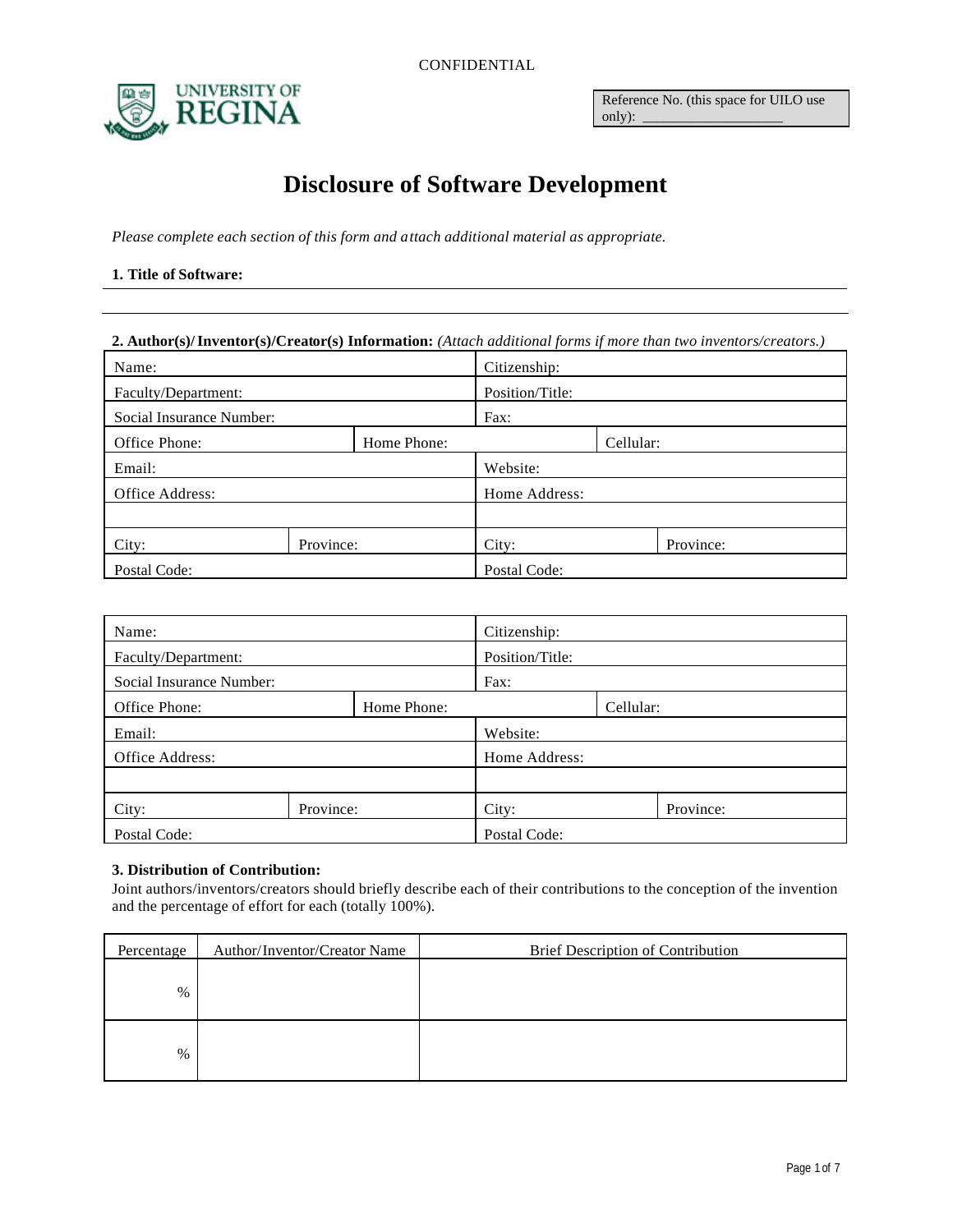*Text boxes will expand to accommodate content.*

**4. Briefly describe the software and its current level of development. Is it a new product or process, or a new use for or improvement to an existing product or process?**

**5. Identify features that are believed to be new, unexpected or critical.**

**6. Describe the development status of the IP (i.e. concept, laboratory tested, prototype.) Indicate any further development that may be necessary.**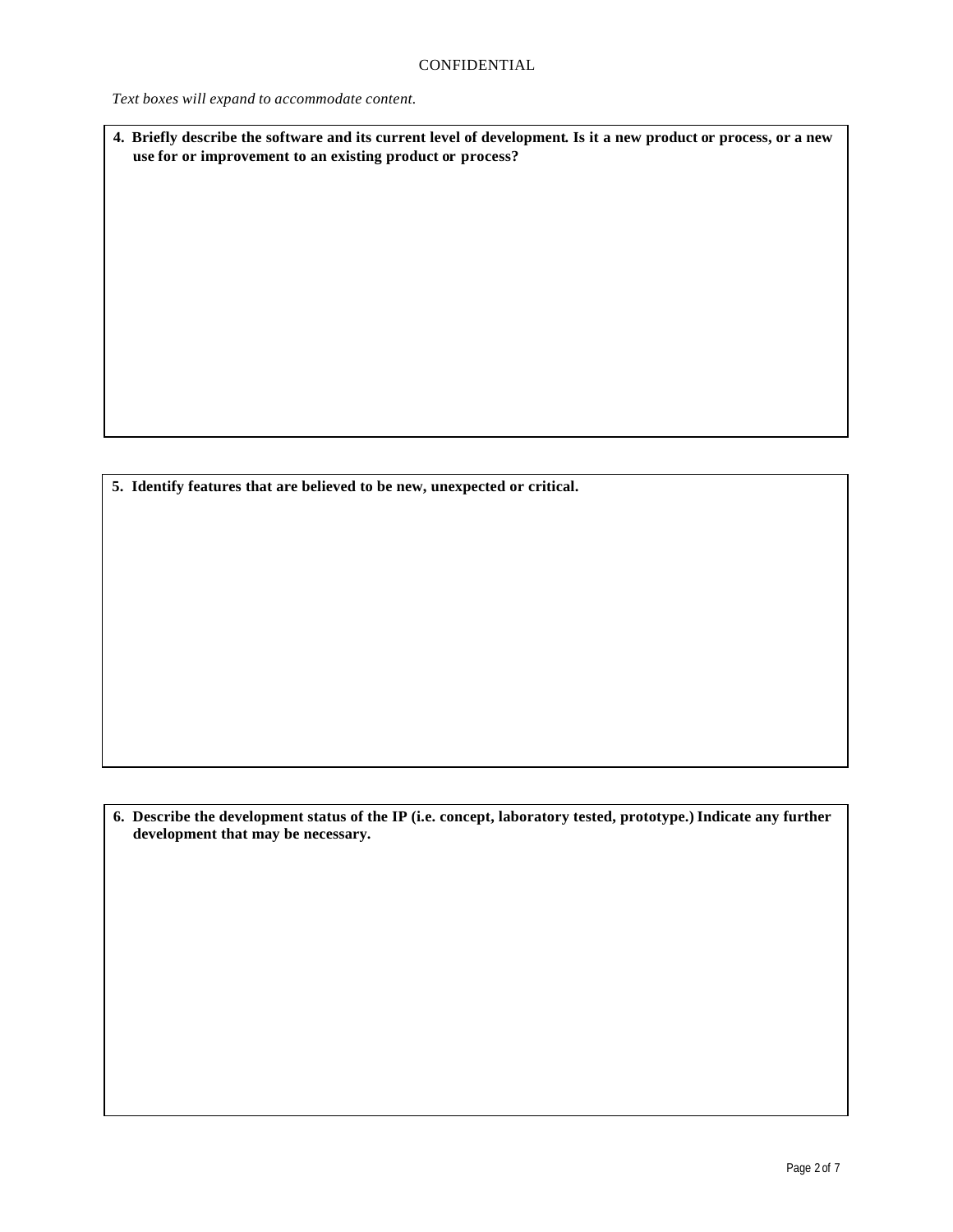**7. Describe technical specifications for the software: hardware requirements, third-party software required, programming language, etcetera.**

**8. Briefly describe the level of support provided with this software. Is there a manual or list of instructions? What level of user support would b required?**

**9. Describe potential users of the software, as well as any information on promotion, marketing, or distribution that may be valuable in realizing the full potential of the software.**

**10. Describe, to the best of your knowledge, the closest known methods of performing the function of the invention and any disadvantages. Explain how the new features of the invention differ from the closest known methods. Indicate any known patents or publications that describe such methods.**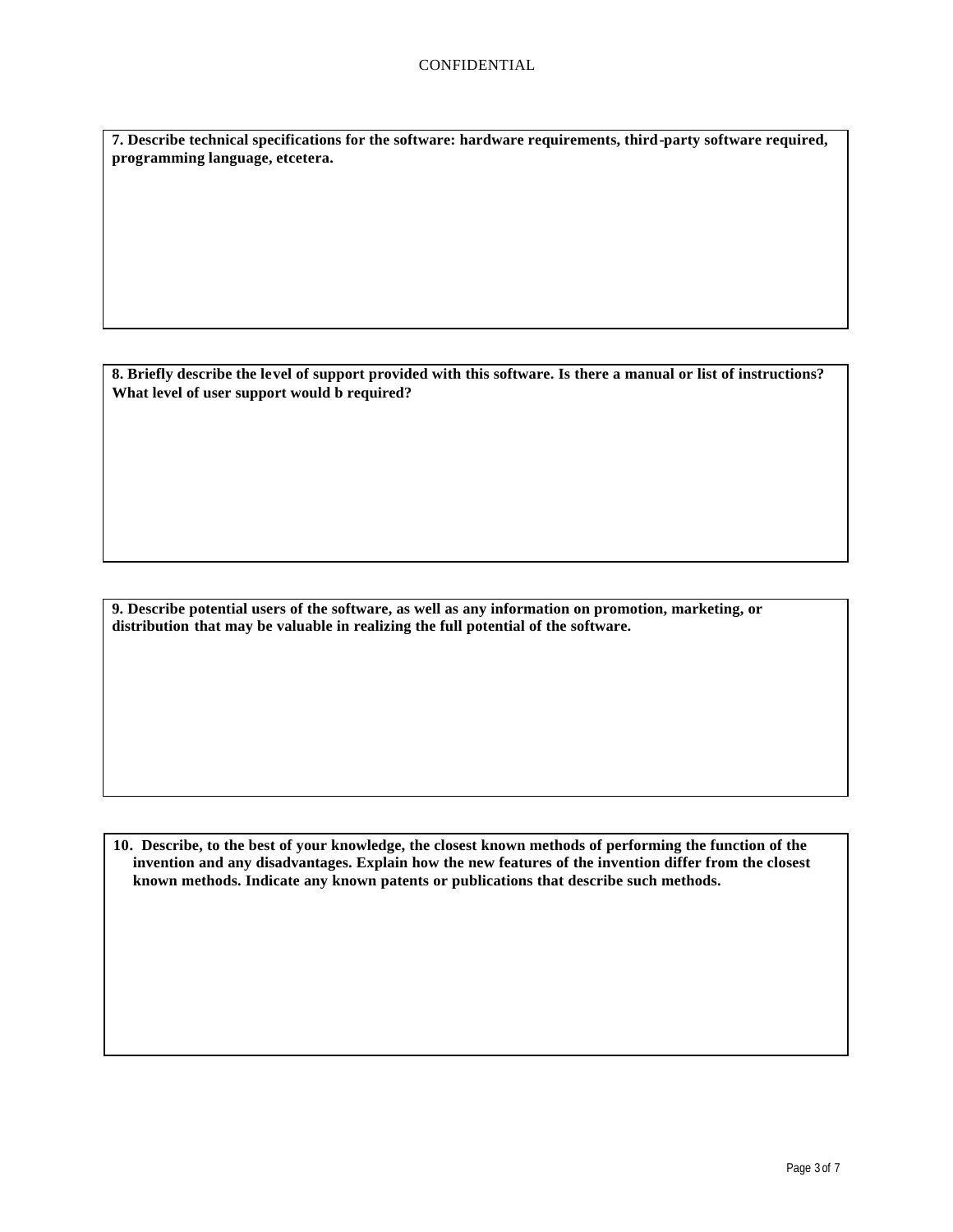**11. State the advantages of your invention over what has been done before, the problems it solves, or new applications achieved. Indicate any disadvantages or limitations and explain how they might be overcome.**

**12. Identify the grants, contracts, or other sources of funding that directly contributed to the conception and development of the invention as herein disclosed. Please provide the grant number, granting agency, as well as the name of the Office and contact person that manages each grant. Indicate if the invention was made as part of one's assigned duties or with the use of The University of Regina's facilities or services.**

| Contract/Grant #                                                                                                                                                            | <b>Sponsor/Granting Agency:</b> | <b>Contact Person:</b>   |  |  |
|-----------------------------------------------------------------------------------------------------------------------------------------------------------------------------|---------------------------------|--------------------------|--|--|
|                                                                                                                                                                             |                                 |                          |  |  |
|                                                                                                                                                                             |                                 |                          |  |  |
|                                                                                                                                                                             |                                 |                          |  |  |
| Are you a party to any other agreement(s) pertaining to the invention (e.g. material transfer,<br>collaboration, patent agreement with another entity? $\Box$ YES $\Box$ NO |                                 |                          |  |  |
| If yes, please list:                                                                                                                                                        | <b>Company Name</b>             | <b>Type of Agreement</b> |  |  |
|                                                                                                                                                                             |                                 |                          |  |  |
|                                                                                                                                                                             |                                 |                          |  |  |
|                                                                                                                                                                             |                                 |                          |  |  |

| 13. If work on the invention is to be continued, indicate the sources of funding and the nature of the work. |  |  |  |
|--------------------------------------------------------------------------------------------------------------|--|--|--|
|                                                                                                              |  |  |  |
|                                                                                                              |  |  |  |
|                                                                                                              |  |  |  |
|                                                                                                              |  |  |  |
|                                                                                                              |  |  |  |
|                                                                                                              |  |  |  |
|                                                                                                              |  |  |  |
|                                                                                                              |  |  |  |
|                                                                                                              |  |  |  |
|                                                                                                              |  |  |  |
|                                                                                                              |  |  |  |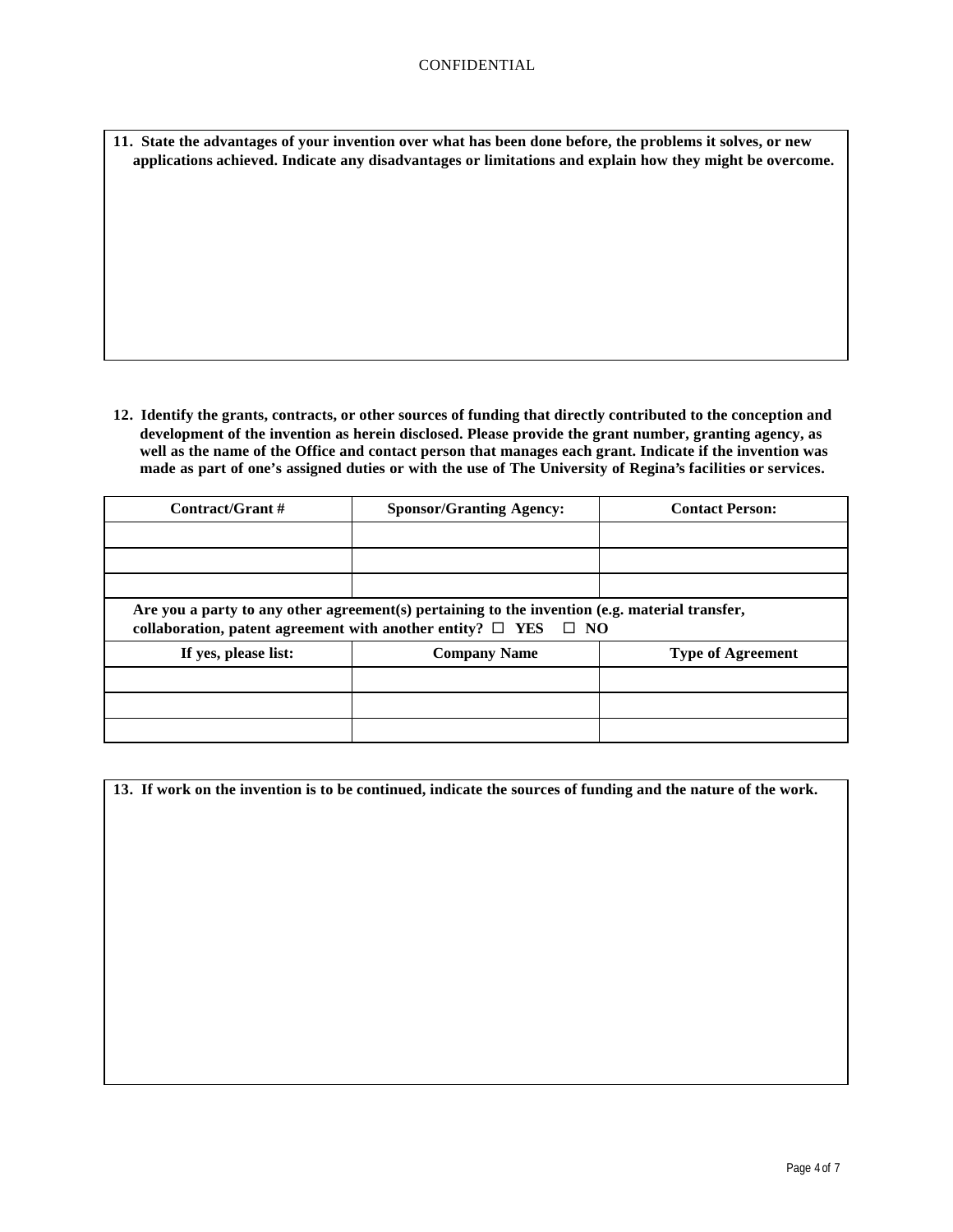**14. Provide name, date and a copy of any publication, presentation or abstract (oral or written) as well as any proposed publication, presentation or abstract, which mentions or describes the invention as disclosed herein. Separate and identify general, non-enabling publications from those that disclose the critical elements of the invention.**

**15. For copyright/legal purposes please provide a chronology of the principal events in the conception and development if this software.**

| Event                                                                                                                                   | <b>Date</b> | <b>Reference/Comments</b> |
|-----------------------------------------------------------------------------------------------------------------------------------------|-------------|---------------------------|
| (b) Year in which the writing of the<br>software was completed. Is there<br>substantiating evidence such as a<br>notebook or a witness? |             |                           |
| Dates of oral or written disclosures to<br>(c)<br>other persons and names of such<br>persons. Include future public<br>disclosures.     |             |                           |
| (d) First written records and availability of<br>such records.                                                                          |             |                           |
| (e) List the names and dates of persons or<br>representatives of organizations who<br>have received copies of the software.             |             |                           |
| (d) Dates and results of first test of<br>invention and first successful test.                                                          |             |                           |

# **Copyright:**

If you wish to seek copyright registration for the work please submit along with this disclosure: a representative 50 pages of code; three copies of the software on disk; three copies of any manual or instruction package that accompanies the software.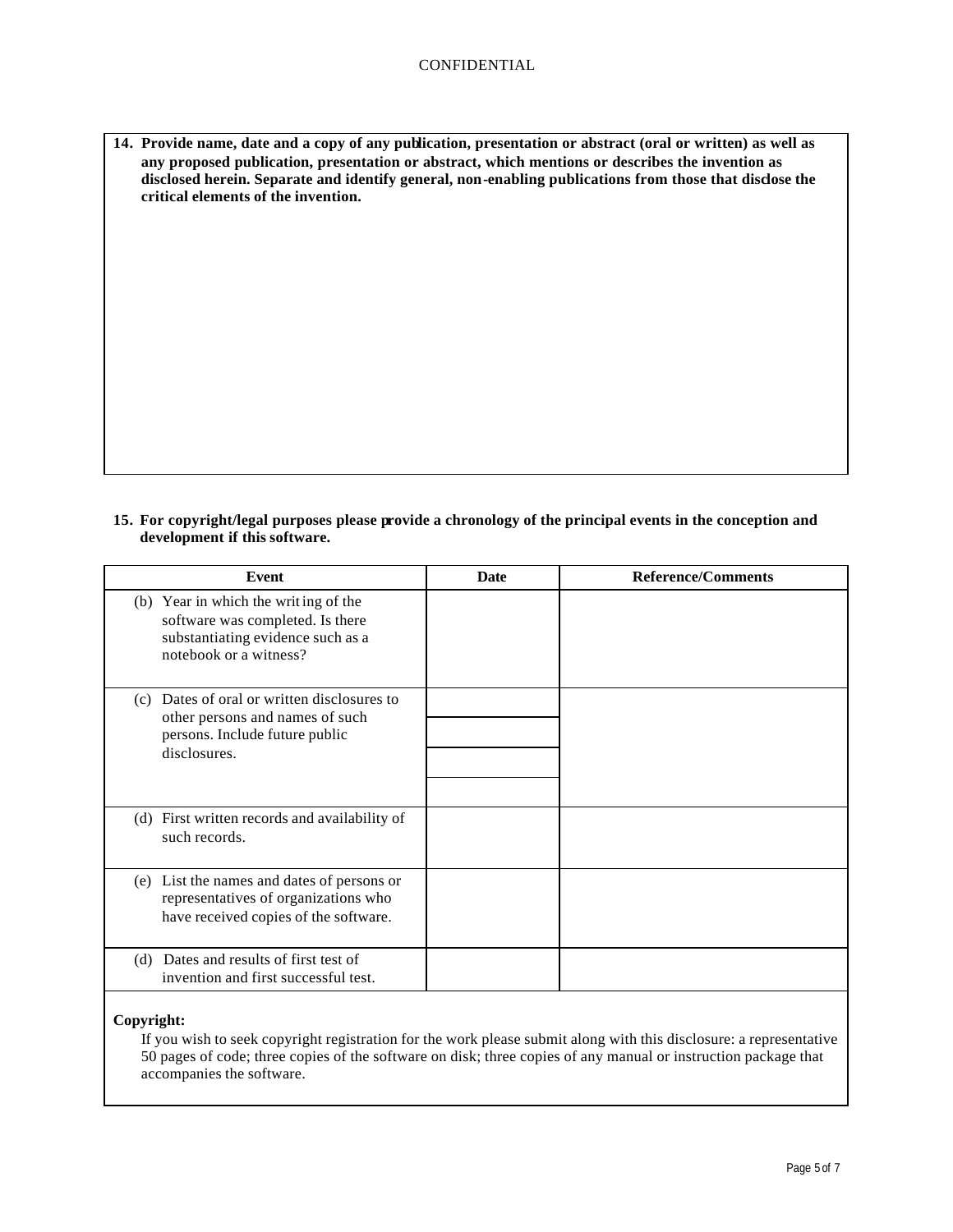**15. Provide information, including key words, to assist with a search for prior art.** 

## **16. Signatures**

Each co-creator must sign and date the last page of the disclosure. Additionally, the software development disclosure should then be read and signed by a witness who understands it.

| Author/Inventor(s)/Creator(s) | Witnesses (must not be author/co-inventor/co-creator)                    |
|-------------------------------|--------------------------------------------------------------------------|
|                               | I have reviewed and understood this intellectual<br>property disclosure. |
|                               |                                                                          |
| Print Name (s)                | <b>Print Name</b>                                                        |
| Date:                         | Date:                                                                    |

| Author/Inventor(s)/Creator(s) | Witnesses (must not be author/co-inventor/co-creator)                    |
|-------------------------------|--------------------------------------------------------------------------|
|                               | I have reviewed and understood this intellectual<br>property disclosure. |
|                               |                                                                          |
| Print Name (s)                | <b>Print Name</b>                                                        |
| Date:                         | Date:                                                                    |

| Forward completed forms to:<br>University-Industry Liaison Office<br>Room 428 – Administration-Humanities Building<br>University of Regina<br>Regina, Saskatchewan S4S 0A2<br>Tel: (306)585.4269   Fax: (306)585.4893<br>Email: uilo@uregina.ca<br>Website: http://www.uregina.ca/uilo |
|----------------------------------------------------------------------------------------------------------------------------------------------------------------------------------------------------------------------------------------------------------------------------------------|
|----------------------------------------------------------------------------------------------------------------------------------------------------------------------------------------------------------------------------------------------------------------------------------------|